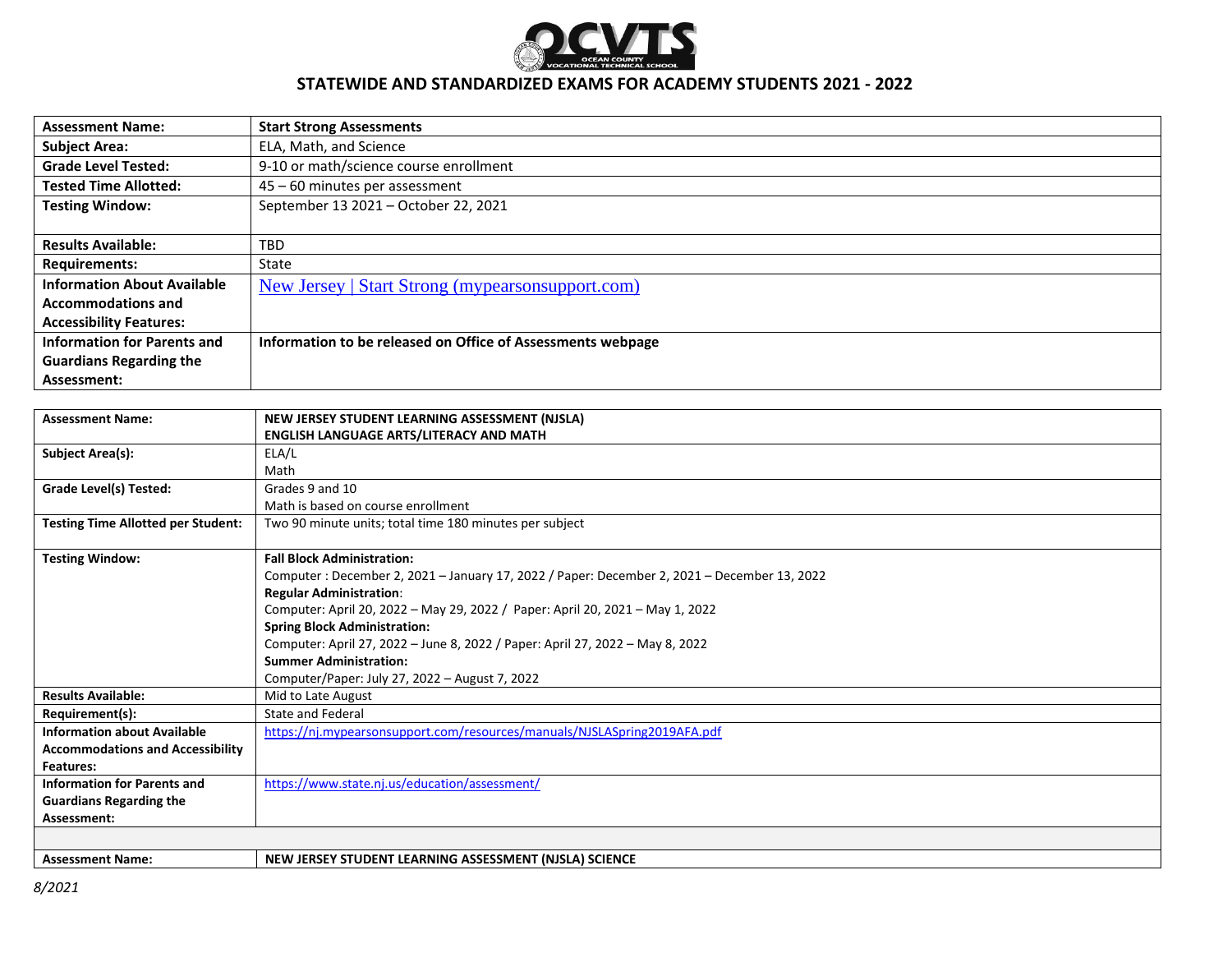

## **STATEWIDE AND STANDARDIZED EXAMS FOR ACADEMY STUDENTS 2021 - 2022**

| <b>Subject Area(s):</b>                   | Science                                                                  |
|-------------------------------------------|--------------------------------------------------------------------------|
| <b>Grade Level(s) Tested:</b>             | Grade 11                                                                 |
| <b>Testing Time Allotted per Student:</b> | Four 60 minute units; total time four hours                              |
|                                           |                                                                          |
| <b>Testing Window:</b>                    | Computer: May 4, 2022 - June 5, 2022 / Paper: May 4, 2022 - May 15, 2022 |
|                                           |                                                                          |
| <b>Results Available:</b>                 | Late September/Early October                                             |
| Requirement(s):                           | <b>State and Federal</b>                                                 |
| <b>Information about Available</b>        | https://nj.mypearsonsupport.com/resources/manuals/NJSLASpring2019AFA.pdf |
| <b>Accommodations and Accessibility</b>   |                                                                          |
| <b>Features:</b>                          |                                                                          |
| <b>Information for Parents and</b>        | https://www.state.nj.us/education/assessment/                            |
| <b>Guardians Regarding the</b>            |                                                                          |
| Assessment:                               |                                                                          |

| <b>Assessment Name:</b>              | <b>PSAT/NMSQT</b>                                                                          |
|--------------------------------------|--------------------------------------------------------------------------------------------|
| <b>Administration Dates:</b>         | October                                                                                    |
| <b>Graded Level(s) Tested:</b>       | Grades 9/10/11                                                                             |
| <b>Time Allotted:</b>                | 3 Hours                                                                                    |
| <b>Accommodations:</b>               | https://parents.collegeboard.org/college-board-topics/accommodations-students-disabilities |
| <b>Sample Questions or Practice:</b> | https://collegereadiness.collegeboard.org/psat-nmsqt-psat-10/practice                      |
| <b>Results Available:</b>            | December                                                                                   |

| <b>Assessment Name:</b>              | ADVANCED PLACEMENT (AP) EXAMS (By Subject) |
|--------------------------------------|--------------------------------------------|
| Grade Level(s) Tested:               | Based on course enrollment                 |
| <b>Administration Dates:</b>         | Mav                                        |
| <b>Time Allotted:</b>                | 3 Hours                                    |
| <b>Accommodations:</b>               | Determined by the IEP/504 Plan             |
| <b>Sample Questions or Practice:</b> | https://apcentral.collegeboard.org         |
| <b>Results Available:</b>            | July                                       |

| <b>ALPS STUDENTS</b>                 |                                                              |
|--------------------------------------|--------------------------------------------------------------|
| <b>Assessment Name:</b>              | NOCTI CRIMINAL JUSTICE JOB READY ASSESSMENT                  |
| <b>Grade Level Tested:</b>           |                                                              |
| <b>Administration Dates:</b>         | Spring                                                       |
| <b>Time Allotted:</b>                | 3 Hours Written; 3 Hours Performance                         |
| <b>Accommodations:</b>               | Determined by the IEP/504 Plan                               |
| <b>Sample Questions or Practice:</b> | http://www.nocti.org/PDFs/JobReady/4181 Criminal Justice.pdf |
| <b>Requirement:</b>                  | State and Federal requirement for all CTE program completers |